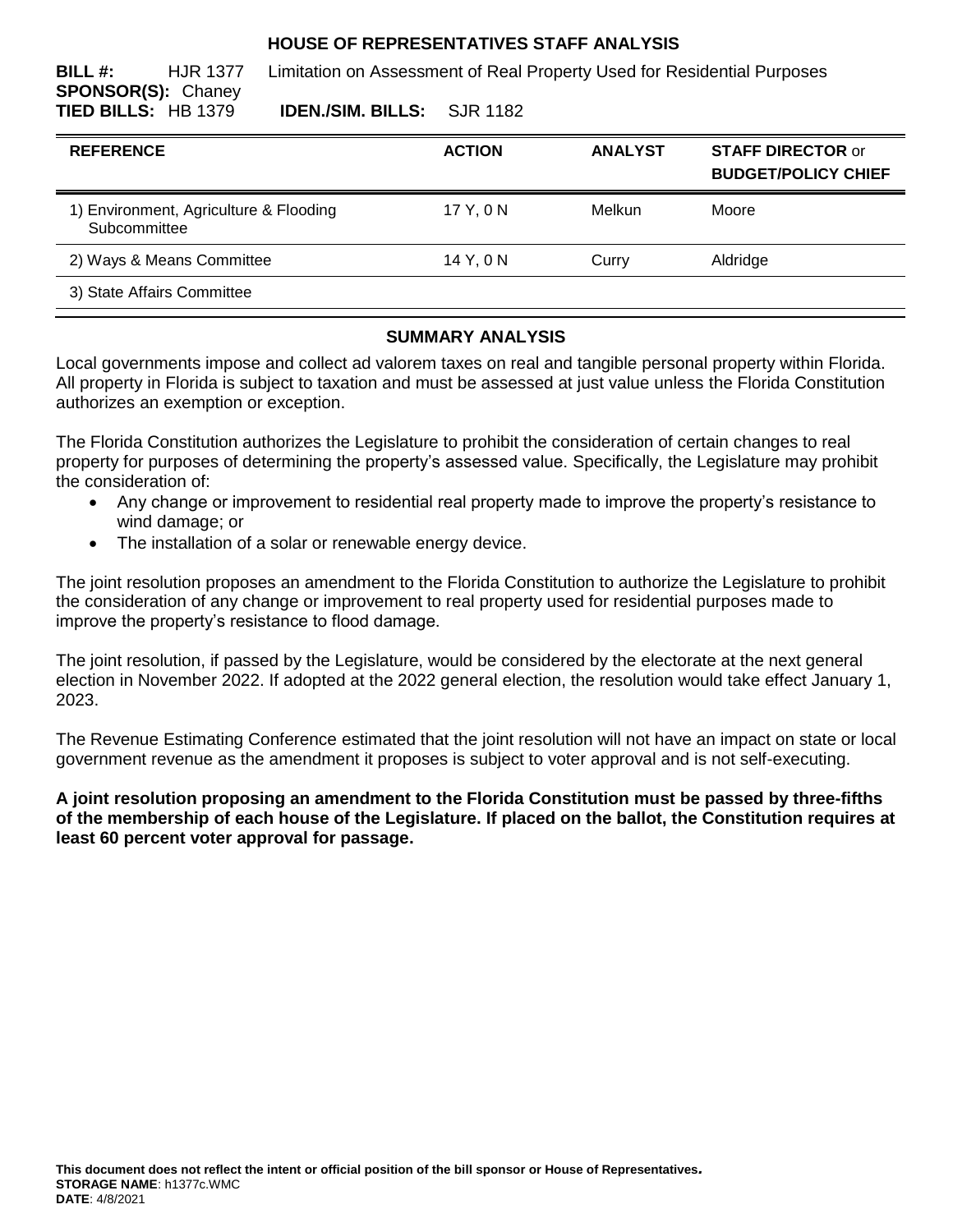## **FULL ANALYSIS**

## **I. SUBSTANTIVE ANALYSIS**

## A. EFFECT OF PROPOSED CHANGES:

### **Background**

#### Property Taxes

The Florida Constitution reserves ad valorem taxation on real and tangible personal property to local governments and prohibits the state from levying ad valorem taxes on such property.<sup>1</sup> The ad valorem tax is an annual tax levied by counties, cities, school districts, and some special districts based on the value of real and tangible personal property as of January 1 of each year.<sup>2</sup> The Florida Constitution requires all property to be assessed at just value for ad valorem tax purposes<sup>3</sup> and provides for specified assessment limitations, property classifications, and exemptions.<sup>4</sup> After the property appraiser considers any assessment limitation or use classification affecting the just value of a property, an assessed value is produced. The assessed value is then reduced by any exemptions to produce the taxable value.<sup>5</sup>

Unless expressly exempted from taxation, all real and personal property and leasehold interests in the state are subject to taxation.<sup>6</sup> The Florida Constitution limits the Legislature's authority to grant an exemption from taxes,<sup>7</sup> and any modifications to existing ad valorem tax exemptions must be consistent with the constitutional provision authorizing the exemption.<sup>8</sup>

Article VII, section 4 of the Florida Constitution authorizes the Legislature to prohibit the consideration of certain changes to real property for purposes of determining the property's assessed value. Specifically, the Legislature may prohibit the consideration of:

- Any change or improvement to residential real property made to improve the property's resistance to wind damage; or
- The installation of a solar or renewable energy device.

#### Flood Damage

Hurricanes and other storms that result in flooding have caused billions of dollars in damage across all parts of Florida. Local jurisdictions throughout the state recognize, plan for, and manage development in flood hazard areas. An area's resistance to flood damage can be increased through mitigation strategies such as large structural public works projects, including dams, seawalls, and levees, as well as improvements made to individual properties, such as elevating structures, filling basements, and waterproofing.<sup>9</sup> Mitigation can also include non-structural improvements, such as the maintenance of

 $\overline{a}$ 

 $<sup>1</sup>$  Art. VII, s. 1(a), Fla. Const.</sup>

 $2$  Section 192.001(12), F.S., defines "real property" as land, buildings, fixtures, and all other improvements to land. The terms "land," "real estate," "realty," and "real property" may be used interchangeably. Section 192.001(11)(d), F.S., defines "tangible personal property" as all goods, chattels, and other articles of value (but does not include the vehicular items enumerated in article VII, section 1(b) of the Florida Constitution and elsewhere defined) capable of manual possession and whose chief value is intrinsic to the article itself.

<sup>3</sup> Art. VII, s. 4, Fla. Const.

<sup>4</sup> Art. VII, ss. 3, 4, and 6, Fla. Const.

<sup>5</sup> Section 196.031, F.S.

<sup>6</sup> Section 196.001, F.S.; *see also Sebring Airport Authority v. McIntyre*, 642 So. 2d 1072, 1073 (Fla. 1994), noting exemptions are strictly construed against the party claiming them.

<sup>7</sup> *Archer v. Marshall*, 355 So. 2d 781, 784 (Fla. 1978).

<sup>8</sup> *Sebring Airport Auth. v. McIntyre,* 783, So. 2d 238, 248 (Fla. 2001); *Archer v. Marshall,* 355 So. 2d 781, 784. (Fla. 1978); *Am Fi Inv. Corp v. Kinney,* 360 So. 2d 415 (Fla. 1978); *see also Sparkman v. State,* 58 So. 2d 431, 432 (Fla. 1952).

<sup>9</sup> Beverly Cigler, *U.S. Floods: The Necessity of Mitigation*, State and Local Government Review, Vol. 49 Issue 2 (Sept. 2017), available at https://www.napawash.org/uploads/Standing\_Panel\_Blogs/cigler-floods-and-mitigation-Sept.-20172.pdf (last visited Mar.

<sup>9, 2021).</sup>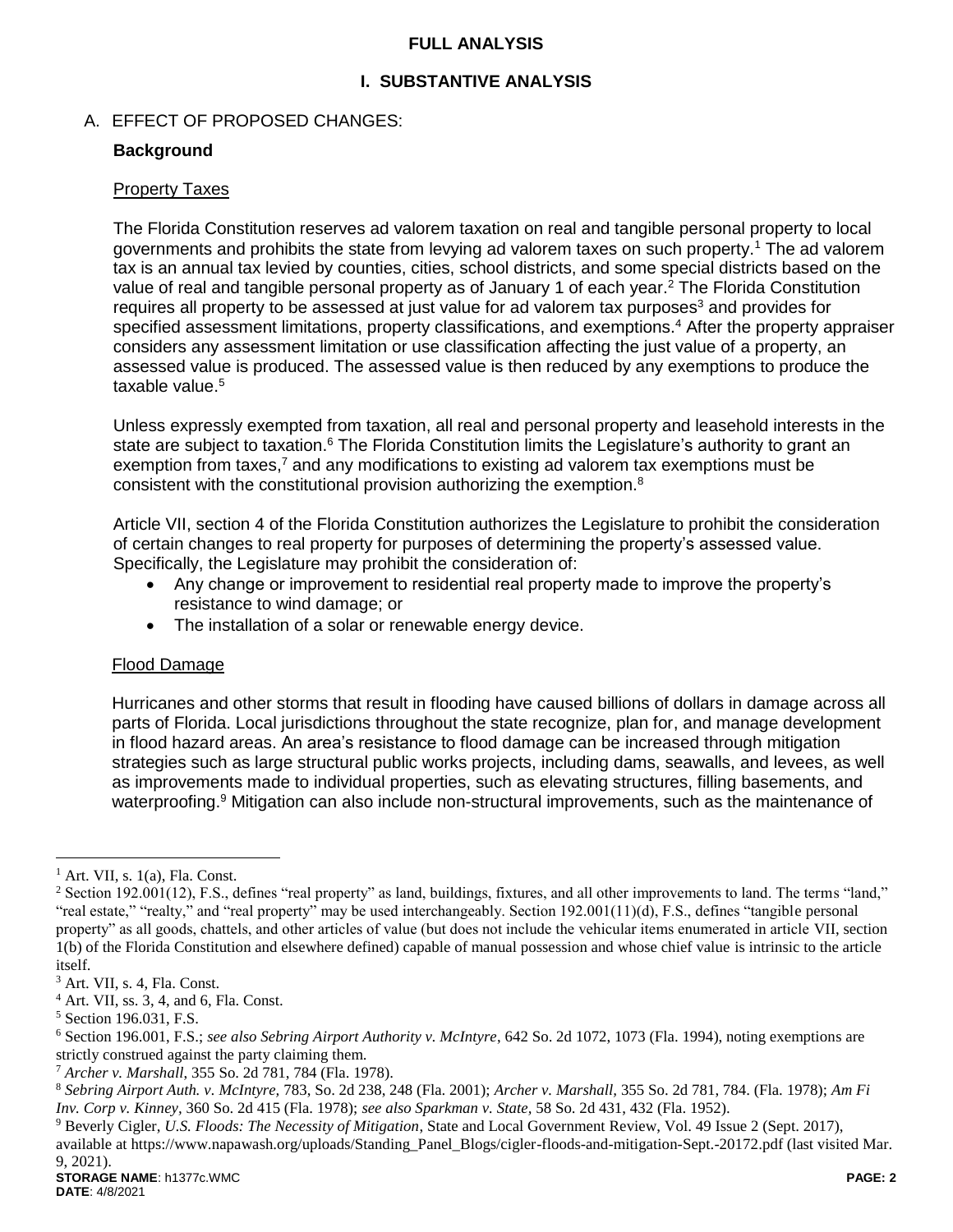land to allow for stormwater runoff, waterproofing basements, installing check valves capable of preventing water backup, and elevating furnaces, heaters, and electrical panels.<sup>10</sup>

## **Effect of the Bill**

The joint resolution proposes an amendment to Article VII, section 4(i) of the Florida Constitution to authorize the Legislature to prohibit the consideration of any change or improvement to real property used for residential purposes made to improve the property's resistance to flood damage.

The joint resolution, if passed by the Legislature, would be considered by the electorate at the next general election in November 2022. If adopted at the 2022 general election, the resolution would take effect January 1, 2023.

#### B. SECTION DIRECTORY:

Not applicable to joint resolutions.

## **II. FISCAL ANALYSIS & ECONOMIC IMPACT STATEMENT**

- A. FISCAL IMPACT ON STATE GOVERNMENT:
	- 1. Revenues:

None.

2. Expenditures:

Article XI, section 5(d) of the Florida Constitution requires proposed amendments or constitutional revisions to be published in a newspaper of general circulation in each county where a newspaper is published. The amendment or revision must be published once in the 10th week and again in the sixth week immediately preceding the week the election is held. The statewide average cost for the Division of Elections (division) within the Department of State to advertise constitutional amendments, in English and Spanish,<sup>11</sup> in newspapers for the 2020 election cycle was \$86.85 per English word of the originating document. The division stated that the publication costs for advertising the constitutional amendments in 2020 was \$351,834.45; however, accurate cost estimates for the next constitutional amendment advertising cannot be determined until the total number of amendments to be advertised is known and updated quotes are obtained from the newspapers.<sup>12</sup>

- B. FISCAL IMPACT ON LOCAL GOVERNMENTS:
	- 1. Revenues:

The Revenue Estimating Conference estimated that the joint resolution will not have an impact on local government revenue as the amendment it proposes is subject to voter approval and is not self-executing.

2. Expenditures:

None.

C. DIRECT ECONOMIC IMPACT ON PRIVATE SECTOR:

None.

**STORAGE NAME**: h1377c.WMC **PAGE: 3** <sup>12</sup> *See* Email from Brittany N. Dover, Legislative Affairs Director, DOS, "RE: HJR 1377 Cost to Advertise" (Mar. 9, 2021) (on file with the Environment, Agriculture & Flooding Subcommittee).

 $\overline{a}$ <sup>10</sup> *Id*.

 $11$  Section 203 of the Federal Voting Rights Act requires the Department of State (DOS) to publish a Spanish version of the amendment in addition to an English version.